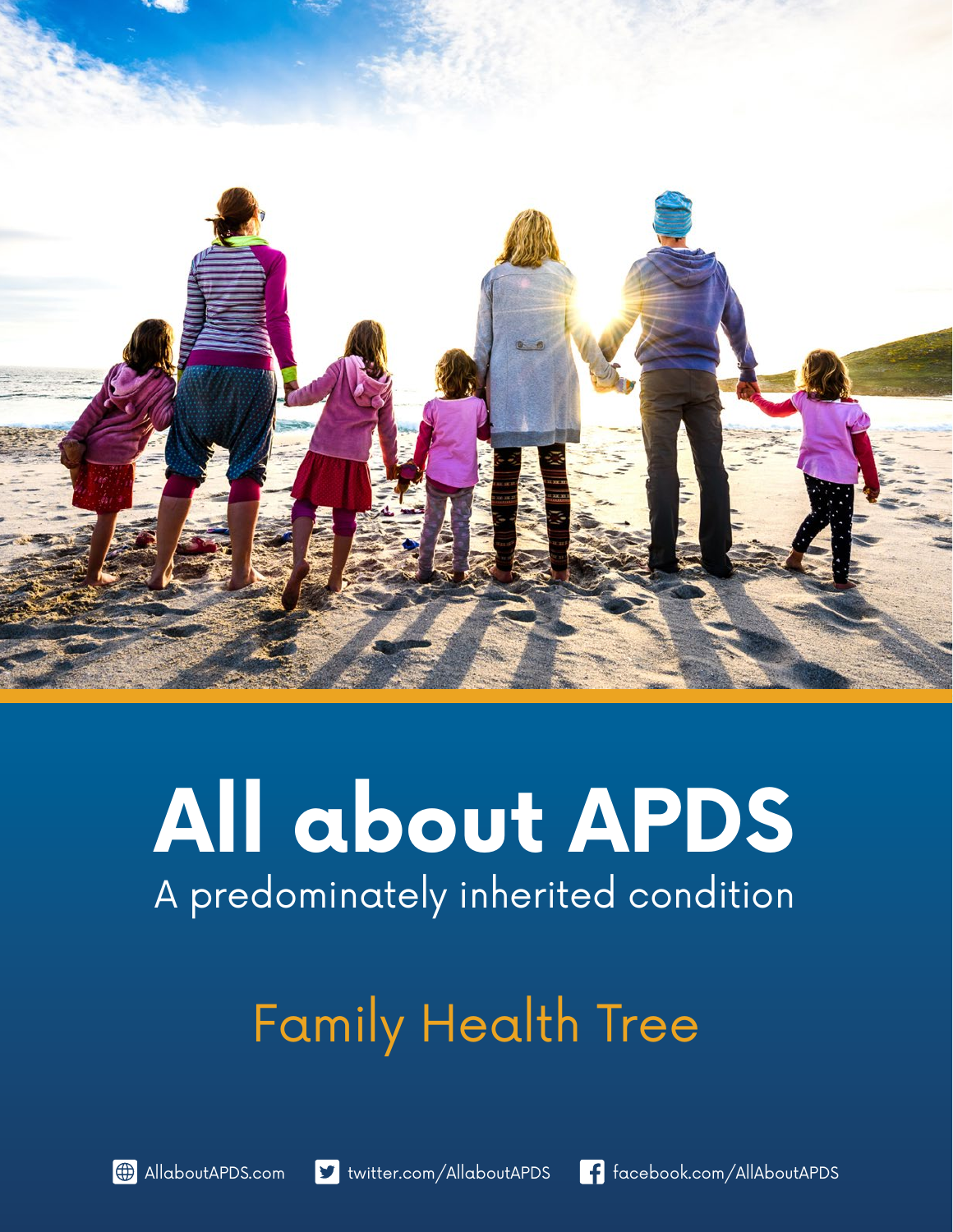## All about APDS | Family Health Tree

APDS, activated PI3K delta syndrome (previously known as PASLI disease) is a rare primary immunodeficiency, first discovered in 2013. It can be difficult to diagnose, with a reported median diagnostic delay of 7 years, and is caused by genetic variants in either one of two identified genes known as *PIK3CD* or *PIK3R1*, which are vital to the development and function of immune cells in the body.

APDS is a genetic condition with an autosomal dominant inheritance pattern. This means that only one parent needs to have the altered gene for APDS to be inherited. Simply put, people with APDS have a 50% chance of passing it to their children.

#### People with APDS suffer from a wide variety of symptoms that may include:

- Ear, Sinus, and Respiratory Tract Infections
- Chronic Cough
- Enlarged Tonsils, Lymph Nodes or Spleen
- Nodules in the Airway or Digestive Tract
- Herpes Infections
- Gastrointestinal (Digestive) Tract Issues
- Autoimmune and Autoinflammatory Disorders such as Rheumatoid arthritis, Lupus and Celiac disease.
- Low Numbers of Blood Cells
- Developmental Delay
- Lymphoma

### Discover Your Family's Health History

The onset of APDS symptoms often start very early in a child's life and continue into adulthood. APDS symptoms evolve over time and may be underdiagnosed. Earlier diagnosis may spare patients from irreversible damage such as bronchiectasis, lymphoma, or early mortality.

People with APDS may have very different symptoms that vary in severity. These differences are seen even within the same family, which emphasizes the need for genetic testing even among family members.

### Use the worksheet on the following page to fill in your family's health history. It may help you track your family's history of the rare primary immunodeficiency, APDS.

If, like many people, you are still confirming your Primary Immunodeficiency diagnosis, talk to your doctor about a no-charge genetic test at navigateAPDS.com. If you have APDS, encourage your family members to talk to their doctor about getting a genetic test.



**For more information about our sponsored no-charge genetic testing program visit: [navigateAPDS.com](https://navigateAPDS.com)**

### **COMPLETE YOUR FAMILY HEALTH TREE ON THE NEXT TWO PAGES**

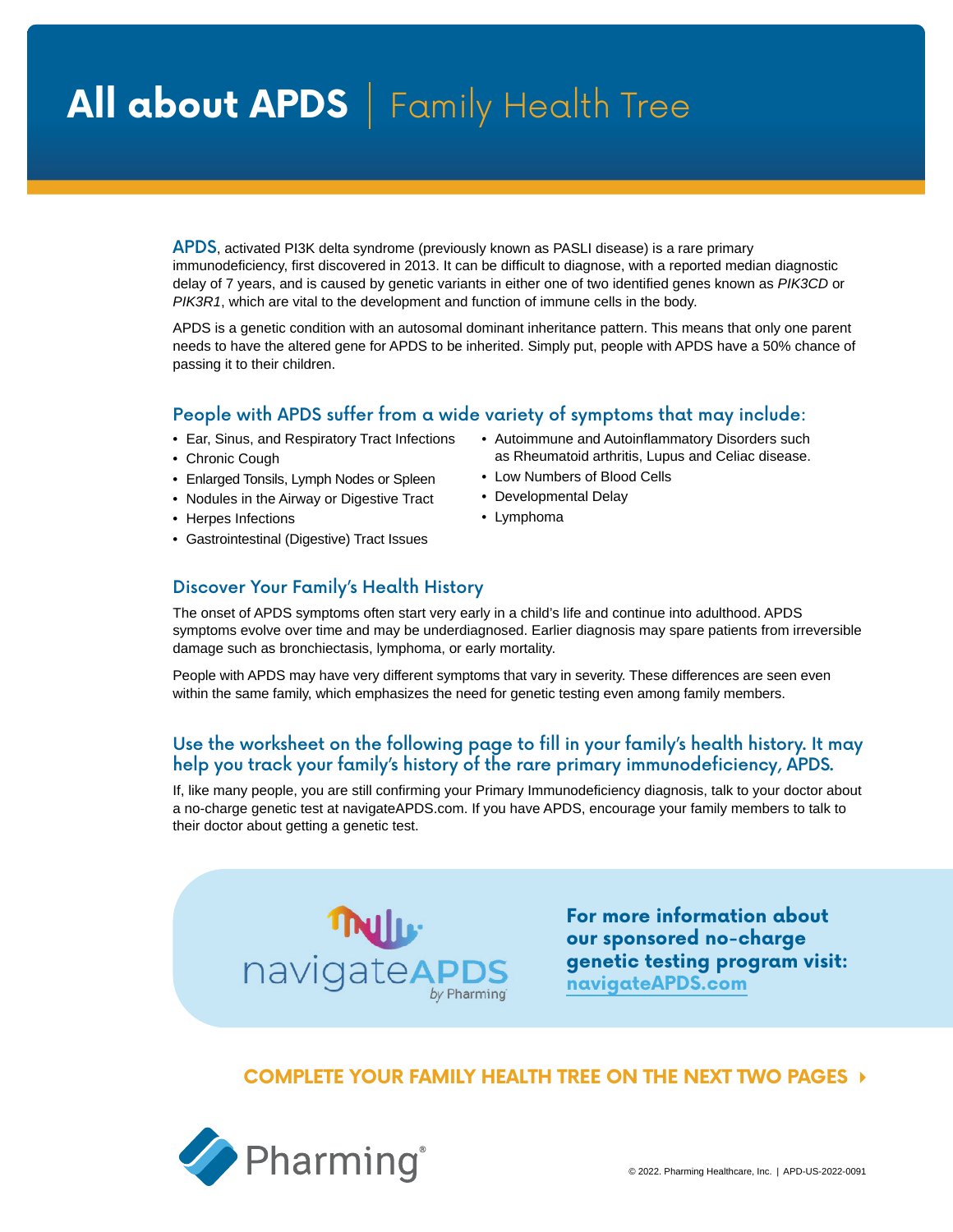**People with APDS experience a wide variety of symptoms making it difficult to diagnose.**

**Even if you don't yet have an APDS diagnosis, write down all the symptoms experienced by you or your family members in the health summary below.** 

#### **Symptoms may include, but should not be limited to:**

- Ear, Sinus, and Respiratory Tract Infections Autoimmune and Autoinflammatory • Chronic Cough
- Enlarged Tonsils, Lymph Nodes or Spleen
- Nodules in the Airway or Digestive Tract
- Herpes Infections
- Gastrointestinal (Digestive) Tract Issues
- Disorders such as Rheumatoid arthritis, Lupus and Celiac disease.
- Low Numbers of Blood Cells
- Developmental Delay
- Lymphoma

| Grandmother<br>Date of Birth: MM/DD/YYYY<br><b>Diagnosed with APDS?</b><br>$\bigcirc$ Yes $\bigcirc$ No<br>Age Diagnosed:<br><b>Symptoms Experienced:</b><br>Deceased: ◯ No ◯ Yes                                                                                                                                                                                                                                   | Grandfather<br>Date of Birth: MM/DD/YYYY<br><b>Diagnosed with APDS?</b><br>$\bigcirc$ Yes $\bigcirc$ No<br>Age Diagnosed: ________<br><b>Symptoms Experienced:</b><br>Deceased: $\bigcirc$ No $\bigcirc$ Yes | Grandmother<br>Date of Birth: MM/DD/YYYY<br><b>Diagnosed with APDS?</b><br>$\bigcirc$ Yes $\bigcirc$ No<br>Age Diagnosed: ________<br><b>Symptoms Experienced:</b><br>Deceased: $\bigcirc$ No $\bigcirc$ Yes              | Grandfather<br>Date of Birth: MM/DD/YYYY<br><b>Diagnosed with APDS?</b><br>$\bigcirc$ No<br>$()$ Yes<br>Age Diagnosed: ________<br><b>Symptoms Experienced:</b><br>Deceased: $\bigcirc$ No $\bigcirc$ Yes       |  |
|---------------------------------------------------------------------------------------------------------------------------------------------------------------------------------------------------------------------------------------------------------------------------------------------------------------------------------------------------------------------------------------------------------------------|--------------------------------------------------------------------------------------------------------------------------------------------------------------------------------------------------------------|---------------------------------------------------------------------------------------------------------------------------------------------------------------------------------------------------------------------------|-----------------------------------------------------------------------------------------------------------------------------------------------------------------------------------------------------------------|--|
| Mother<br>Father<br>Date of Birth: MM/DD/YYYY<br>Date of Birth: MM/DD/YYYY<br><b>Diagnosed with APDS?</b><br><b>Diagnosed with APDS?</b><br>$\bigcap$ Yes $\bigcap$ No<br>$\bigcirc$ No<br>$\bigcirc$ Yes<br>Age Diagnosed: ________<br>Age Diagnosed: ________<br><b>Symptoms Experienced:</b><br><b>Symptoms Experienced:</b><br>Deceased: $\bigcirc$ No $\bigcirc$ Yes<br>Deceased: $\bigcirc$ No $\bigcirc$ Yes |                                                                                                                                                                                                              |                                                                                                                                                                                                                           |                                                                                                                                                                                                                 |  |
| Aunt/Uncle<br>Date of Birth: MM/DD/YYYY<br><b>Diagnosed with APDS?</b><br>$\bigcap$ Yes $\bigcap$ No<br>Age Diagnosed: ________<br><b>Symptoms Experienced:</b><br>Deceased: ◯ No ◯ Yes                                                                                                                                                                                                                             | Aunt/Uncle<br>Date of Birth: MM/DD/YYYY<br><b>Diagnosed with APDS?</b><br>$\bigcirc$ Yes $\bigcirc$ No<br>Age Diagnosed: Name of Age Diagnosed:<br><b>Symptoms Experienced:</b><br>Deceased: ◯ No ◯ Yes      | Aunt/Uncle<br>Date of Birth: MM/DD/YYYY<br><b>Diagnosed with APDS?</b><br>$\bigcirc$ Yes $\bigcirc$ No<br>Age Diagnosed: Name of Age Diagnosed:<br><b>Symptoms Experienced:</b><br>Deceased: $\bigcirc$ No $\bigcirc$ Yes | Aunt/Uncle<br>Date of Birth: MM/DD/YYYY<br><b>Diagnosed with APDS?</b><br>$\bigcirc$ No<br>$\bigcirc$ Yes<br>Age Diagnosed: _________<br><b>Symptoms Experienced:</b><br>Deceased: $\bigcirc$ No $\bigcirc$ Yes |  |